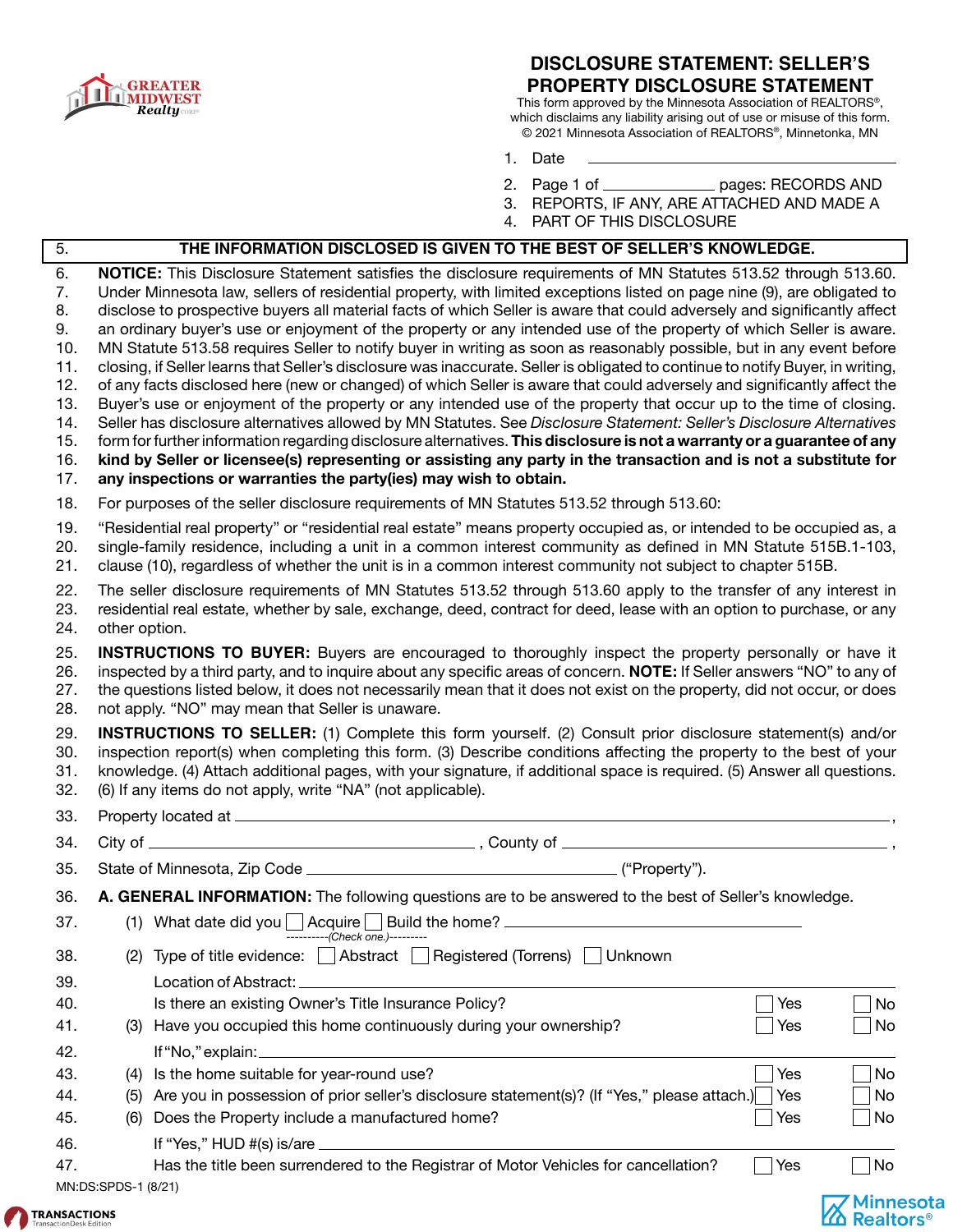# **DISCLOSURE STATEMENT: SELLER'S**

**PROPERTY DISCLOSURE STATEMENT**

48. Page 2

| 49.        |               | THE INFORMATION DISCLOSED IS GIVEN TO THE BEST OF SELLER'S KNOWLEDGE.                                                                                                                                |                        |    |
|------------|---------------|------------------------------------------------------------------------------------------------------------------------------------------------------------------------------------------------------|------------------------|----|
| 50.        |               | Property located at _____________                                                                                                                                                                    |                        |    |
| 51.        |               | $\Box$ Public<br>Is the Property located on a public or a private road?<br>Private<br>$\mathcal{L}$                                                                                                  | Public: no maintenance |    |
| 52.        | (8)           | Flood Insurance: All properties in the state of Minnesota have been assigned a flood zone designation. Some                                                                                          |                        |    |
| 53.        |               | flood zones may require flood insurance.                                                                                                                                                             |                        |    |
| 54.        |               | (a) Do you know which zone the Property is located in?                                                                                                                                               | Yes                    | No |
| 55.        |               |                                                                                                                                                                                                      |                        |    |
| 56.        |               | (b) Have you ever had a flood insurance policy?                                                                                                                                                      | Yes                    | No |
| 57.        |               | If "Yes," is the policy in force?                                                                                                                                                                    | Yes                    | No |
| 58.        |               | If "Yes," what is the annual premium? \$                                                                                                                                                             |                        |    |
| 59.        |               |                                                                                                                                                                                                      |                        |    |
| 60.        |               | (c) Have you ever had a claim with a flood insurance carrier or FEMA?                                                                                                                                | Yes                    | No |
| 61.        |               | If "Yes," please explain:                                                                                                                                                                            |                        |    |
| 62.        |               |                                                                                                                                                                                                      |                        |    |
| 63.        |               | NOTE: Whether or not Seller currently carries flood insurance, it may be required in the future. Flood insurance                                                                                     |                        |    |
| 64.<br>65. |               | premiums are increasing, and in some cases will rise by a substantial amount over the premiums<br>previously charged for flood insurance for the Property. As a result, Buyer should not rely on the |                        |    |
| 66.        |               | premiums paid for flood insurance on this Property previously as an indication of the premiums that                                                                                                  |                        |    |
| 67.        |               | will apply after Buyer completes their purchase.                                                                                                                                                     |                        |    |
| 68.        | Are there any |                                                                                                                                                                                                      |                        |    |
| 69.        | (9)           | encroachments?                                                                                                                                                                                       | Yes                    | No |
| 70.<br>71. | (10)          | association, covenants, historical registry, reservations, or restrictions, that affect<br>or may affect the use or future resale of the Property?                                                   | $\vert$ Yes            | No |
| 72.        | (11)          | governmental requirements or restrictions that affect or may affect the use or future                                                                                                                |                        |    |
| 73.        |               | enjoyment of the Property (e.g., shoreland restrictions, non-conforming use, etc.)?                                                                                                                  | $\vert$ Yes            | No |
| 74.        | (12)          | easements, other than utility or drainage easements?                                                                                                                                                 | Yes                    | No |
| 75.        | (13)          | Please provide clarification or further explanation for all applicable "Yes" responses in Section A:                                                                                                 |                        |    |
| 76.        |               |                                                                                                                                                                                                      |                        |    |
| 77.        |               |                                                                                                                                                                                                      |                        |    |
|            |               |                                                                                                                                                                                                      |                        |    |
| 78.<br>79. |               | <b>B.</b> GENERAL CONDITION: To your knowledge, have any of the following conditions previously existed or do they<br>currently exist on the Property?                                               |                        |    |
|            |               |                                                                                                                                                                                                      |                        |    |
| 80.        |               | (ANSWERS APPLY TO ALL STRUCTURES, SUCH AS GARAGE AND OUTBUILDINGS.)                                                                                                                                  |                        |    |
| 81.        |               | (1) Has there been any damage by wind, fire, flood, hail, or other cause(s)?                                                                                                                         | Yes                    | No |
| 82.        |               | If "Yes," give details of what happened and when:                                                                                                                                                    |                        |    |
| 83.        |               |                                                                                                                                                                                                      |                        |    |
| 84.        | (2)           | Have you ever had an insurance claim(s) against your Homeowner's                                                                                                                                     |                        |    |
| 85.        |               | Insurance Policy?                                                                                                                                                                                    | Yes                    | No |
| 86.        |               | If "Yes," what was the claim(s) for (e.g., hail damage to roof)?                                                                                                                                     |                        |    |
| 87.        |               |                                                                                                                                                                                                      |                        |    |
| 88.        |               | Did you receive compensation for the claim(s)?                                                                                                                                                       | Yes                    | No |
| 89.        |               | If you received compensation, did you have the items repaired?                                                                                                                                       | Yes                    | No |
| 90.        |               |                                                                                                                                                                                                      |                        |    |

MN:DS:SPDS-2 (8/21)



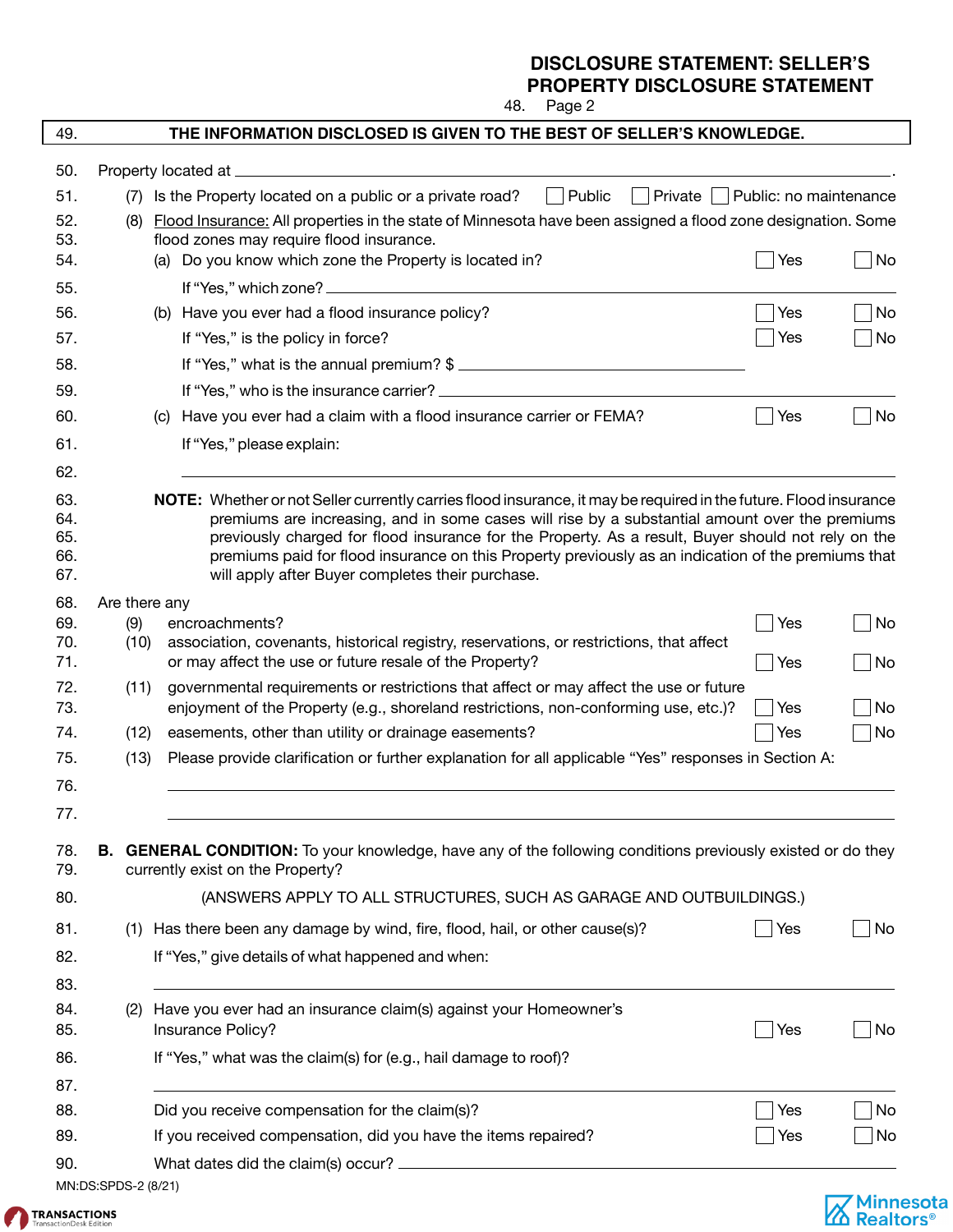Minnesota<br>Mealtors<sup>®</sup>

91. Page 3

| 92.                                                          |     |     | THE INFORMATION DISCLOSED IS GIVEN TO THE BEST OF SELLER'S KNOWLEDGE.                                                                                                                                                                                                                                                                                                             |                          |                             |
|--------------------------------------------------------------|-----|-----|-----------------------------------------------------------------------------------------------------------------------------------------------------------------------------------------------------------------------------------------------------------------------------------------------------------------------------------------------------------------------------------|--------------------------|-----------------------------|
| 93.                                                          |     |     | Property located at _<br><u> 1980 - Jan Sterling von Berling von Berling von Berling von Berling von Berling von Berling von Berling von B</u>                                                                                                                                                                                                                                    |                          |                             |
| 94.<br>95.<br>96.<br>97.                                     |     |     | (3) (a) Has/Have the structure(s) been altered?<br>(e.g., additions, altered roof lines, changes to load-bearing walls)<br>If "Yes," please specify what was done, when, and by whom (owner or contractor):                                                                                                                                                                       | Yes                      | No                          |
| 98.                                                          |     |     |                                                                                                                                                                                                                                                                                                                                                                                   |                          |                             |
| 99.<br>100.<br>101.                                          |     |     | (b) Has any work been performed on the Property? (e.g., additions to the<br>Property, wiring, plumbing, retaining wall, general finishing)<br>If "Yes," please explain:                                                                                                                                                                                                           | Yes                      | $\overline{\phantom{a}}$ No |
| 102.                                                         |     |     |                                                                                                                                                                                                                                                                                                                                                                                   |                          |                             |
| 103.<br>104.                                                 |     |     | (c) Are you aware of any work performed on the Property for which<br>appropriate permits were not obtained?                                                                                                                                                                                                                                                                       | Yes                      | No                          |
| 105.<br>106.                                                 |     |     | If "Yes," please explain:                                                                                                                                                                                                                                                                                                                                                         |                          |                             |
| 107.<br>108.                                                 | (4) |     | Has there been any damage to flooring or floor covering?<br>If "Yes," give details of what happened and when:                                                                                                                                                                                                                                                                     | Yes                      | No                          |
| 109.<br>110.<br>111.                                         | (5) |     | Do you have or have you previously had any pets?<br>and number _                                                                                                                                                                                                                                                                                                                  | Yes                      | No                          |
| 112.                                                         |     |     | (6) THE FOUNDATION: The type of foundation is (i.e., block, poured, wood, stone, other):                                                                                                                                                                                                                                                                                          |                          |                             |
| 113.                                                         |     |     |                                                                                                                                                                                                                                                                                                                                                                                   |                          |                             |
| 114.<br>115.<br>116.<br>117.<br>118.<br>119.<br>120.         |     | (b) | (7) THE BASEMENT, CRAWLSPACE, SLAB:<br>(a) cracked floor/walls?<br>leakage/seepage?<br>Yes<br>No<br>(e)<br>sewer backup?<br>drain tile problem?<br>Yes<br>No<br>(f)<br>wet floors/walls?<br>(c) flooding?<br>No<br>(q)<br>Yes<br>(h) other? $\frac{1}{2}$<br>(d) foundation problem?<br>No<br>Yes<br>Give details to any questions answered "Yes":                                | Yes<br>Yes<br>Yes<br>Yes | No<br>No<br>No<br>No        |
| 121.<br>122.<br>123.<br>124.<br>125.<br>126.<br>127.<br>128. | (8) |     | THE ROOF:<br>(a) What is the age of the roofing material?<br>Home: ________________________ years Garage(s)/Outbuilding(s): ________________________ years<br>(b) Has there been any interior or exterior damage?<br>(c) Has there been interior damage from ice buildup?<br>(d) Has there been any leakage?<br>(e) Have there been any repairs or replacements made to the roof? | Yes<br>Yes<br>Yes<br>Yes | No<br>No<br>No<br>No        |
| 129.<br>130.                                                 |     |     | Give details to any questions answered "Yes":                                                                                                                                                                                                                                                                                                                                     |                          |                             |

MN:DS:SPDS-3 (8/21)

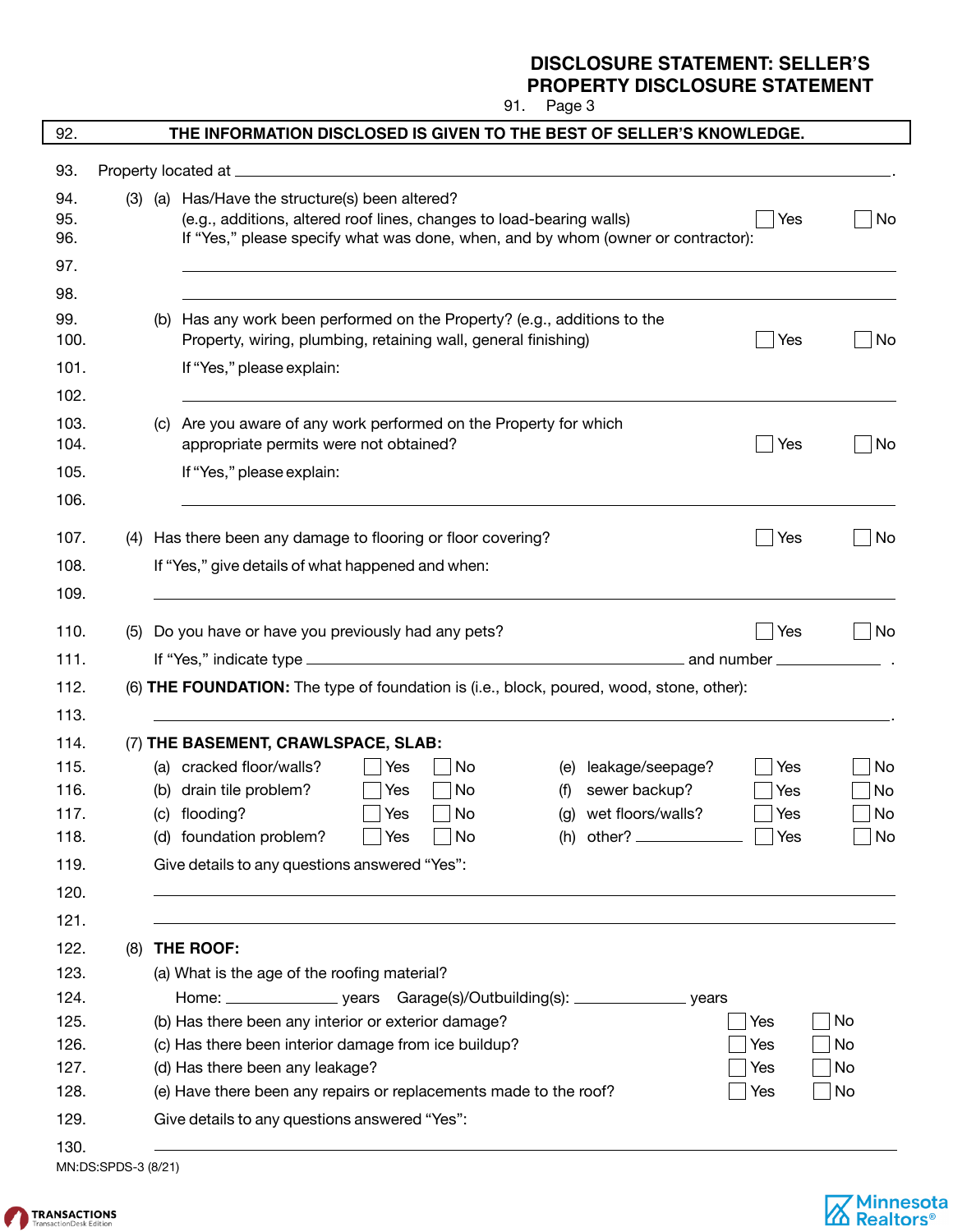131. Page 4

| 132. |                                                                             |    |         |    | THE INFORMATION DISCLOSED IS GIVEN TO THE BEST OF SELLER'S KNOWLEDGE.                                    |     |         |  |
|------|-----------------------------------------------------------------------------|----|---------|----|----------------------------------------------------------------------------------------------------------|-----|---------|--|
|      |                                                                             |    |         |    |                                                                                                          |     |         |  |
| 134. | THE EXTERIOR AND INTERIOR WALLS/SIDING/WINDOWS:<br>(9)                      |    |         |    |                                                                                                          |     |         |  |
| 135. | (a) The type(s) of siding is (e.g., vinyl, stucco, brick, other): _____     |    |         |    |                                                                                                          |     |         |  |
|      |                                                                             |    |         |    |                                                                                                          |     |         |  |
| 136. | (b) cracks/damage?                                                          |    |         |    |                                                                                                          | Yes | No      |  |
| 137. | (c) leakage/seepage?                                                        |    |         |    |                                                                                                          | Yes | No      |  |
| 138. | (d) other?                                                                  |    |         |    |                                                                                                          | Yes | No      |  |
| 139. | Give details to any questions answered "Yes":                               |    |         |    |                                                                                                          |     |         |  |
| 140. |                                                                             |    |         |    |                                                                                                          |     |         |  |
| 141. | C. APPLIANCES, HEATING, PLUMBING, ELECTRICAL, AND OTHER MECHANICAL SYSTEMS: |    |         |    |                                                                                                          |     |         |  |
| 142. |                                                                             |    |         |    | NOTE: Check "NA" if the item is not physically located on the Property. Check "Yes" for items in working |     |         |  |
| 143. |                                                                             |    |         |    | condition. Check "No" for items not in working condition. Working order means all components of the      |     |         |  |
| 144. | items specified below.                                                      |    |         |    |                                                                                                          |     |         |  |
| 145. |                                                                             |    | Working |    |                                                                                                          |     | Working |  |
| 146. |                                                                             |    | Order   |    |                                                                                                          |     | Order   |  |
| 147. |                                                                             | NA | Yes     | No |                                                                                                          | NA  | Yes No  |  |
| 148. | Air-conditioning                                                            |    |         |    |                                                                                                          |     |         |  |
| 149. | Central $\Box$ Wall $\Box$ Window                                           |    |         |    |                                                                                                          |     |         |  |
| 150. | Air exchange system                                                         |    |         |    | Rented <b>L</b> Owned                                                                                    |     |         |  |
| 151. | Carbon monoxide detector                                                    |    |         |    |                                                                                                          |     |         |  |
| 152. |                                                                             |    |         |    |                                                                                                          |     |         |  |
| 153. |                                                                             |    |         |    |                                                                                                          |     |         |  |
| 154. |                                                                             |    |         |    |                                                                                                          |     |         |  |
| 155. |                                                                             |    |         |    | Rented <b>JOwned</b>                                                                                     |     |         |  |
| 156. |                                                                             |    |         |    |                                                                                                          |     |         |  |
| 157. |                                                                             |    |         |    | Smoke detectors (hardwired)                                                                              |     |         |  |
| 158. |                                                                             |    |         |    |                                                                                                          |     |         |  |
| 159. |                                                                             |    |         |    |                                                                                                          |     |         |  |
| 160. | Environmental remediation system                                            |    |         |    |                                                                                                          |     |         |  |
| 161. | (e.g., radon, vapor intrusion)                                              |    |         |    |                                                                                                          |     |         |  |
| 162. |                                                                             |    |         |    |                                                                                                          |     |         |  |
| 163. | Fire sprinkler system                                                       |    |         |    | TV cable system                                                                                          |     |         |  |
| 164. |                                                                             |    |         |    |                                                                                                          |     |         |  |
| 165. |                                                                             |    |         |    |                                                                                                          |     |         |  |
| 166. |                                                                             |    |         |    | Owned<br>Rented $\Box$                                                                                   |     |         |  |
| 167. |                                                                             |    |         |    |                                                                                                          |     |         |  |
| 168. | Garage door auto reverse                                                    |    |         |    | Water purification system                                                                                |     |         |  |
| 169. |                                                                             |    |         |    | Rented <b>Downed</b>                                                                                     |     |         |  |
| 170. | Garage door opener remote                                                   |    |         |    |                                                                                                          |     |         |  |
| 171. |                                                                             |    |         |    | Rented Lowned                                                                                            |     |         |  |
| 172. | Heating system (central)                                                    |    |         |    | Water treatment system                                                                                   |     |         |  |
| 173. | Heating system (supplemental)                                               |    |         |    | Rented <b>L</b> Owned                                                                                    |     |         |  |
| 174. |                                                                             |    |         |    |                                                                                                          |     |         |  |
| 175. |                                                                             |    |         |    |                                                                                                          |     |         |  |
|      |                                                                             |    |         |    |                                                                                                          |     |         |  |
| 176. |                                                                             |    |         |    |                                                                                                          |     |         |  |
| 177. |                                                                             |    |         |    |                                                                                                          |     |         |  |
| 178. |                                                                             |    |         |    |                                                                                                          |     |         |  |
| 179. |                                                                             |    |         |    |                                                                                                          |     |         |  |

MN:DS:SPDS-4 (8/21)



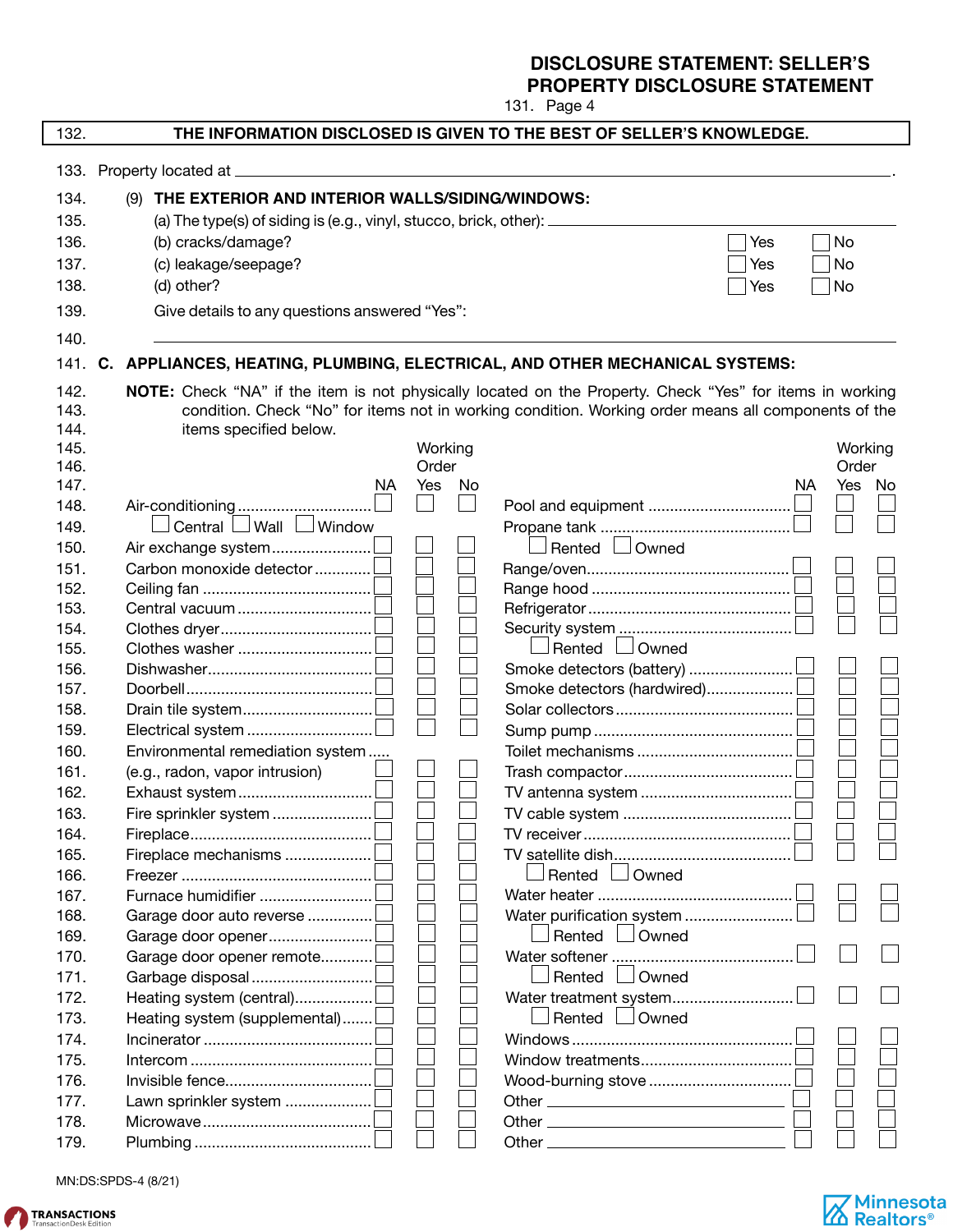180. Page 5

| 181.                                         |    | THE INFORMATION DISCLOSED IS GIVEN TO THE BEST OF SELLER'S KNOWLEDGE.                                                                                                                                                                                                                                                                                                                                                                                                                                                                            |
|----------------------------------------------|----|--------------------------------------------------------------------------------------------------------------------------------------------------------------------------------------------------------------------------------------------------------------------------------------------------------------------------------------------------------------------------------------------------------------------------------------------------------------------------------------------------------------------------------------------------|
|                                              |    | 182. Property located at _                                                                                                                                                                                                                                                                                                                                                                                                                                                                                                                       |
| 183.                                         |    | Are there any items or systems on the Property connected or controlled wirelessly,                                                                                                                                                                                                                                                                                                                                                                                                                                                               |
| 184.                                         |    | via internet protocol ("IP"), to a router or gateway or directly to the cloud?<br>No<br>Yes                                                                                                                                                                                                                                                                                                                                                                                                                                                      |
| 185.                                         |    | Comments regarding issues in Section C:                                                                                                                                                                                                                                                                                                                                                                                                                                                                                                          |
| 186.                                         |    |                                                                                                                                                                                                                                                                                                                                                                                                                                                                                                                                                  |
| 187.<br>188.                                 | D. | <b>SUBSURFACE SEWAGE TREATMENT SYSTEM DISCLOSURE:</b><br>(A subsurface sewage treatment system disclosure is required by MN Statute 115.55.) (Check appropriate box.)                                                                                                                                                                                                                                                                                                                                                                            |
| 189.                                         |    | DOES<br>DOES NOT know of a subsurface sewage treatment system on or serving the above-described<br>Seller  <br>--------------(Check one.)------------                                                                                                                                                                                                                                                                                                                                                                                            |
| 190.<br>191.                                 |    | real Property. (If answer is DOES, and the system does not require a state permit, see Disclosure Statement:<br>Subsurface Sewage Treatment System.)                                                                                                                                                                                                                                                                                                                                                                                             |
| 192.<br>193.                                 |    | There is an abandoned subsurface sewage treatment system on the above-described real Property.<br>(See Disclosure Statement: Subsurface Sewage Treatment System.)                                                                                                                                                                                                                                                                                                                                                                                |
| 194. E.<br>195.                              |    | <b>PRIVATE WELL DISCLOSURE:</b> (A well disclosure and Certificate are required by MN Statute 1031.235.)<br>(Check appropriate box(es).)                                                                                                                                                                                                                                                                                                                                                                                                         |
| 196.                                         |    | Seller does not know of any wells on the above-described real Property.                                                                                                                                                                                                                                                                                                                                                                                                                                                                          |
| 197.                                         |    | There are one or more wells located on the above-described real Property. (See Disclosure Statement: Well.)                                                                                                                                                                                                                                                                                                                                                                                                                                      |
| 198.                                         |    | This Property is in a Special Well Construction Area.                                                                                                                                                                                                                                                                                                                                                                                                                                                                                            |
| 199.<br>200.                                 |    | There are wells serving the above-described Property that are not located on the Property.<br>(1) How many properties or residences does the shared well serve?                                                                                                                                                                                                                                                                                                                                                                                  |
| 201.                                         |    | Is there a maintenance agreement for the shared well?<br>$ $ No<br>Yes<br>(2)                                                                                                                                                                                                                                                                                                                                                                                                                                                                    |
| 202.                                         |    | If "Yes," what is the annual maintenance fee? \$                                                                                                                                                                                                                                                                                                                                                                                                                                                                                                 |
| 203. F.<br>204.<br>205.<br>206.<br>207.      |    | <b>PROPERTY TAX TREATMENT:</b><br><b>Preferential Property Tax Treatment</b><br>Is the Property subject to any preferential property tax status or any other credits<br>affecting the Property? (e.g., Disabled Veterans' Benefits, Disability, Green Acres,<br>Non-Profit Status, RIM, Rural Preserve, etc.)<br>No<br>Yes                                                                                                                                                                                                                       |
| 208.                                         |    | If "Yes," would these terminate upon the sale of the Property?<br>Yes<br>No                                                                                                                                                                                                                                                                                                                                                                                                                                                                      |
| 209.                                         |    | Explain:                                                                                                                                                                                                                                                                                                                                                                                                                                                                                                                                         |
| 210.                                         |    |                                                                                                                                                                                                                                                                                                                                                                                                                                                                                                                                                  |
| 211. <b>G.</b><br>212.<br>213.               |    | FOREIGN INVESTMENT IN REAL PROPERTY TAX ACT ("FIRPTA"): Section 1445 of the Internal Revenue Code<br>provides that a transferee ("Buyer") of a United States real property interest must be notified in writing and must<br>withhold tax if the transferor ("Seller") is a foreign person and no exceptions from FIRPTA withholding apply.                                                                                                                                                                                                       |
| 214.                                         |    | Seller represents that Seller $\Box$ IS NOT a foreign person (i.e., a non-resident alien individual, foreign corporation,<br>------(Check one.)-----                                                                                                                                                                                                                                                                                                                                                                                             |
| 215.<br>216.                                 |    | foreign partnership, foreign trust, or foreign estate) for purposes of income taxation. This representation shall<br>survive the closing of any transaction involving the Property described here.                                                                                                                                                                                                                                                                                                                                               |
| 217.<br>218.<br>219.<br>220.<br>221.<br>222. |    | <b>NOTE:</b> If the above answer is "IS," Buyer may be subject to income tax withholding in connection with the<br>transaction (unless the transaction is covered by an applicable exception to FIRPTA withholding). In non-<br>exempt transactions, Buyer may be liable for the tax if Buyer fails to withhold.<br>If the above answer is "IS NOT," Buyer may wish to obtain specific documentation from Seller ensuring<br>Buyer is exempt from the withholding requirements as prescribed under Section 1445 of the Internal<br>Revenue Code. |
| 223.<br>224.<br>225.<br>226.                 |    | Due to the complexity and potential risks of failing to comply with FIRPTA, including Buyer's responsibility<br>for withholding the applicable tax, Buyer and Seller should seek appropriate legal and tax advice regarding<br>FIRPTA compliance, as the respective licensees representing or assisting either party will be unable to<br>assure either party whether the transaction is exempt from the FIRPTA withholding requirements.                                                                                                        |

MN:DS:SPDS-5 (8/21)



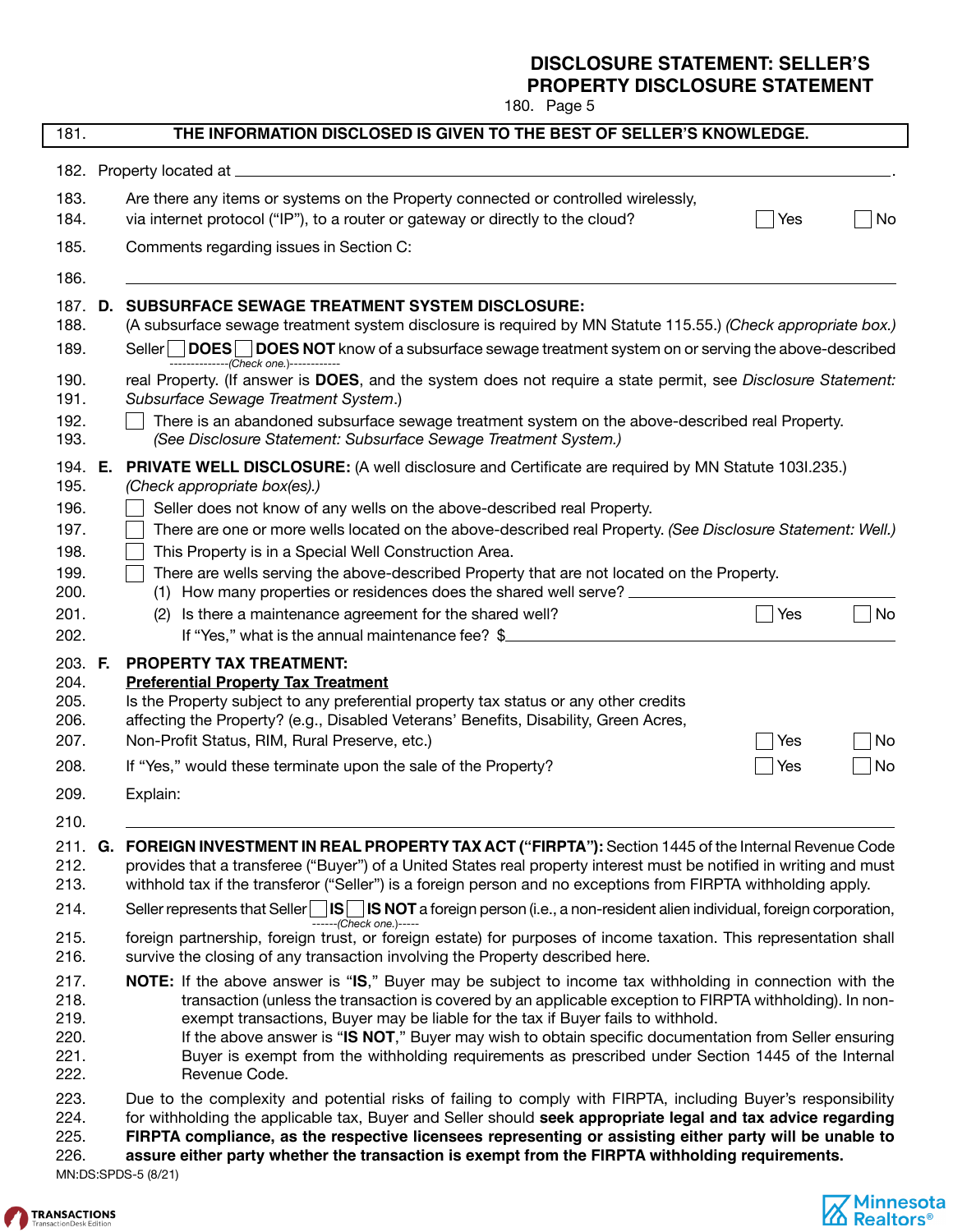227. Page 6

| 228.                                    |    | THE INFORMATION DISCLOSED IS GIVEN TO THE BEST OF SELLER'S KNOWLEDGE.                                                                                                                                                                                                                                                                                                                                                                                                |
|-----------------------------------------|----|----------------------------------------------------------------------------------------------------------------------------------------------------------------------------------------------------------------------------------------------------------------------------------------------------------------------------------------------------------------------------------------------------------------------------------------------------------------------|
| 229.                                    |    | Property located at .                                                                                                                                                                                                                                                                                                                                                                                                                                                |
| 230.<br>231.<br>232.<br>233.<br>234.    | Н. | <b>METHAMPHETAMINE PRODUCTION DISCLOSURE:</b><br>(A Methamphetamine Production Disclosure is required by MN Statute 152.0275, Subd. 2 (m).)<br>Seller is not aware of any methamphetamine production that has occurred on the Property.<br>Seller is aware that methamphetamine production has occurred on the Property.<br>(See Disclosure Statement: Methamphetamine Production.)                                                                                  |
| 235. I.<br>236.<br>237.<br>238.<br>239. |    | NOTICE REGARDING AIRPORT ZONING REGULATIONS: The Property may be in or near an airport safety<br>zone with zoning regulations adopted by the governing body that may affect the Property. Such zoning regulations<br>are filed with the county recorder in each county where the zoned area is located. If you would like to determine<br>if such zoning regulations affect the Property, you should contact the county recorder where the zoned area is<br>located. |
| 240. J.<br>241.<br>242.                 |    | NOTICE REGARDING CARBON MONOXIDE DETECTORS: MN Statute 299F.51 requires Carbon Monoxide<br>Detectors to be located within ten (10) feet from all sleeping rooms. Carbon Monoxide Detectors may or may not<br>be personal property and may or may not be included in the sale of the home.                                                                                                                                                                            |
|                                         |    | 243. K. CEMETERY ACT: The following questions are to be answered to the best of Seller's knowledge.                                                                                                                                                                                                                                                                                                                                                                  |
| 244.<br>245.<br>246.                    |    | MN Statute 307.08 prohibits any damage or illegal molestation of human remains, burials or cemeteries. A<br>person who intentionally, willfully and knowingly destroys, mutilates, injures, disturbs, or removes human skeletal<br>remains or human burial grounds is guilty of a felony.                                                                                                                                                                            |
| 247.                                    |    | No<br>Are you aware of any human remains, burials, or cemeteries located on the Property?<br>Yes                                                                                                                                                                                                                                                                                                                                                                     |
| 248.                                    |    | If "Yes," please explain:                                                                                                                                                                                                                                                                                                                                                                                                                                            |
| 249.<br>250.<br>251.                    |    | All unidentified human remains or burials found outside of platted, recorded or identified cemeteries and in<br>contexts which indicate antiquity greater than 50 years shall be dealt with according to the provisions of MN<br>Statute 307.08, Subd. 7.                                                                                                                                                                                                            |
| 252. L.<br>253.<br>254.<br>255.         |    | <b>ENVIRONMENTAL CONCERNS:</b> To your knowledge, have any of the following previously existed or do they<br>currently exist on the Property?<br>(1) Animal/Insect/Pest Infestation?<br>Yes<br>No<br>(6) Lead? (e.g., paint, plumbing)<br>No<br>Yes<br>(2) Asbestos?<br>$(7)$ Mold?<br>No<br>No<br>Yes<br>Yes                                                                                                                                                        |
| 256.<br>257.                            |    | (3) Diseased trees?<br>(8) Soil problems?<br>No<br>Yes<br>No<br>Yes<br>(4) Formaldehyde?<br>(9) Underground storage tanks?<br>Yes<br>No<br>Yes<br>No                                                                                                                                                                                                                                                                                                                 |
| 258.                                    |    | (5) Hazardous waste/substances?<br>No<br>(10) Vapor intrusion?<br>Yes<br>No<br>Yes                                                                                                                                                                                                                                                                                                                                                                                   |
| 259.                                    |    | No<br>$(11)$ Other?<br>Yes                                                                                                                                                                                                                                                                                                                                                                                                                                           |
| 260.<br>261.<br>262.                    |    | (12) Have you ever been contacted or received any information from any governmental<br>authority pertaining to possible or actual environmental contamination (e.g., vapor<br>intrusion, drinking water, and/or soil contamination, etc.) affecting the Property?<br>No<br>$\vert$ Yes                                                                                                                                                                               |
| 263.<br>264.<br>265.                    |    | (13) Are you aware if there are currently, or have previously been, any orders issued<br>on the Property by any governmental authority ordering the remediation of a<br>public health nuisance on the Property?<br>Yes<br>No                                                                                                                                                                                                                                         |
| 266.                                    |    | If answer above is "Yes," all orders   HAVE  <br><b>HAVE NOT</b> been vacated.                                                                                                                                                                                                                                                                                                                                                                                       |
| 267.                                    |    | (14) Please provide clarification or further explanation for all applicable "Yes" responses in Section L.                                                                                                                                                                                                                                                                                                                                                            |
| 268.                                    |    |                                                                                                                                                                                                                                                                                                                                                                                                                                                                      |
| 269.                                    |    |                                                                                                                                                                                                                                                                                                                                                                                                                                                                      |
| 270.                                    |    |                                                                                                                                                                                                                                                                                                                                                                                                                                                                      |
| 271.                                    |    |                                                                                                                                                                                                                                                                                                                                                                                                                                                                      |

MN:DS:SPDS-6 (8/21)



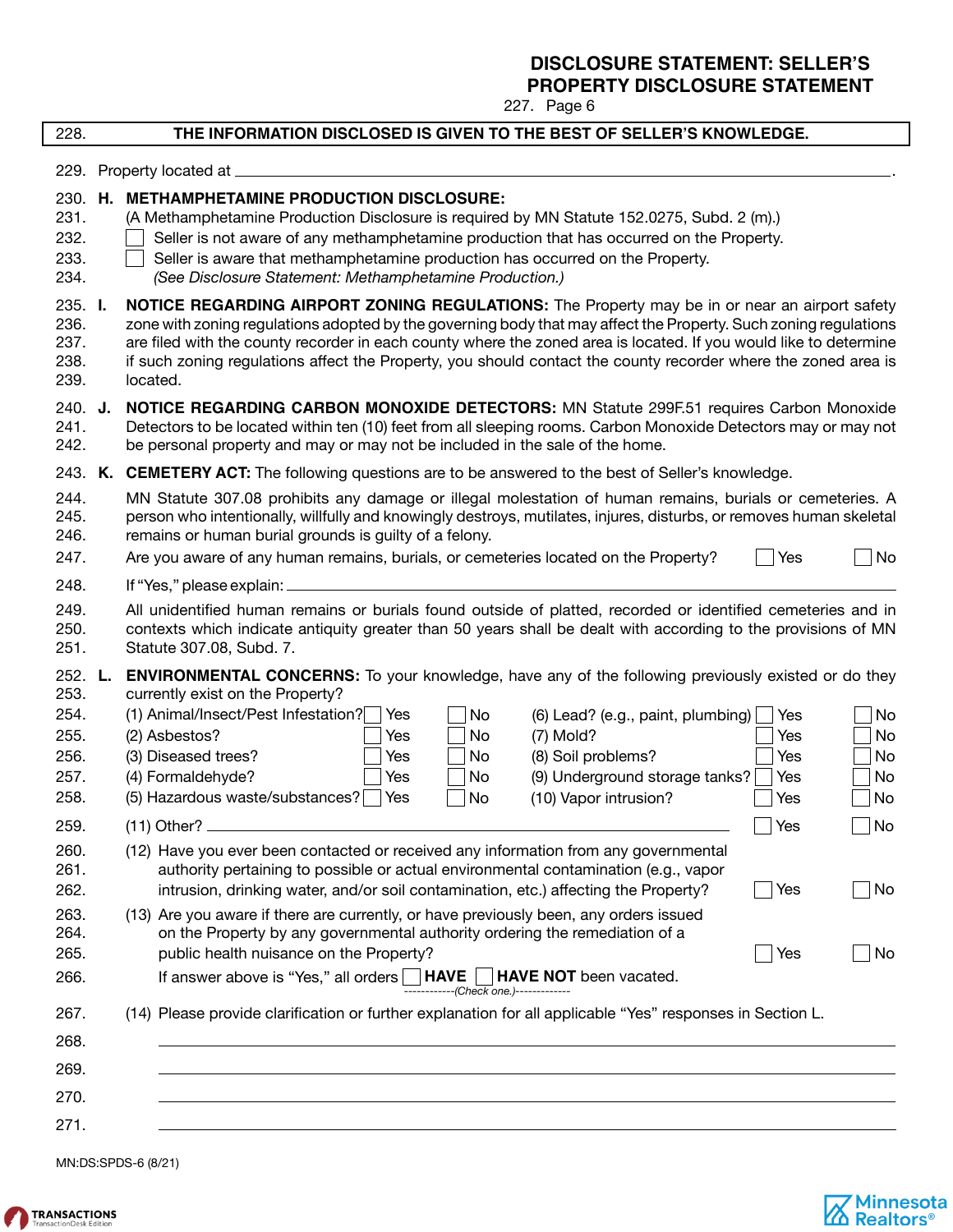272. Page 7

### 273. **THE INFORMATION DISCLOSED IS GIVEN TO THE BEST OF SELLER'S KNOWLEDGE.**

274. Property located at \_

### 275. M. RADON DISCLOSURE: (The following Seller disclosure satisfies MN Statute 144.496.)

276. **RADON WARNING STATEMENT:** The Minnesota Department of Health strongly recommends that ALL 277. homebuyers have an indoor radon test performed prior to purchase or taking occupancy, and recommends 278. having the radon levels mitigated if elevated radon concentrations are found. Elevated radon concentrations can 279. easily be reduced by a qualified, certified, or licensed, if applicable, radon mitigator.

280. Every buyer of any interest in residential real property is notified that the property may present exposure to 281. dangerous levels of indoor radon gas that may place occupants at risk of developing radon-induced lung cancer. 282. Radon, a Class A human carcinogen, is the leading cause of lung cancer in nonsmokers and the second leading 283. cause overall. The seller of any interest in residential real property is required to provide the buyer with any 284. information on radon test results of the dwelling.

285. **RADON IN REAL ESTATE:** By signing this Statement, Buyer hereby acknowledges receipt of the Minnesota 286. Department of Health's publication entitled **Radon in Real Estate Transactions**, which is attached hereto and 287. can be found at www.health.state.mn.us/communities/environment/air/radon/radonre.html.

288. A seller who fails to disclose the information required under MN Statute 144.496, and is aware of material facts 289. pertaining to radon concentrations in the Property, is liable to the Buyer. A buyer who is injured by a violation of MN 290. Statute 144.496 may bring a civil action and recover damages and receive other equitable relief as determined by 291. the court. Any such action must be commenced within two years after the date on which the buyer closed the 292. purchase or transfer of the real Property.

### 293. **SELLER'S REPRESENTATIONS:** The following are representations made by Seller to the extent of Seller's actual<br>294. knowledge. knowledge.

- 295. (a) Radon test(s) **HAVE HAVE NOT** occurred on the Property. -----------*(Check one.)*--------------
- 296. (b) Describe any known radon concentrations, mitigation, or remediation. **NOTE:** *Seller shall attach the most*  297. *current records and reports pertaining to radon concentration within the dwelling:*
- 298. 299.

300. (c) There **IS IS NOT** a radon mitigation system currently installed on the Property.

|      | . <del>.</del> <b>.</b>                                                                                       |
|------|---------------------------------------------------------------------------------------------------------------|
| 301. | If "IS," Seller shall disclose, if known, information regarding the radon mitigation system, including system |
| 302  | description and documentation.                                                                                |

# 303.

304.

305. **EXCEPTIONS:** See Section R for exceptions to this disclosure requirement.

------*(Check one.)*------

|      | 306. N. NOTICES/OTHER DEFECTS/MATERIAL FACTS: The following questions are to be answered to the best of |  |
|------|---------------------------------------------------------------------------------------------------------|--|
| 307. | Seller's knowledge.                                                                                     |  |

308. **Notices:** Seller **HAS HAS NOT** received a notice regarding **any** proposed improvement project from **any** -----------*(Check one.)*--------------

309. assessing authorities, the costs of which project may be assessed against the Property. If "HAS," please attach

310. and/or explain :

311.

312.

313.

MN:DS:SPDS-7 (8/21)



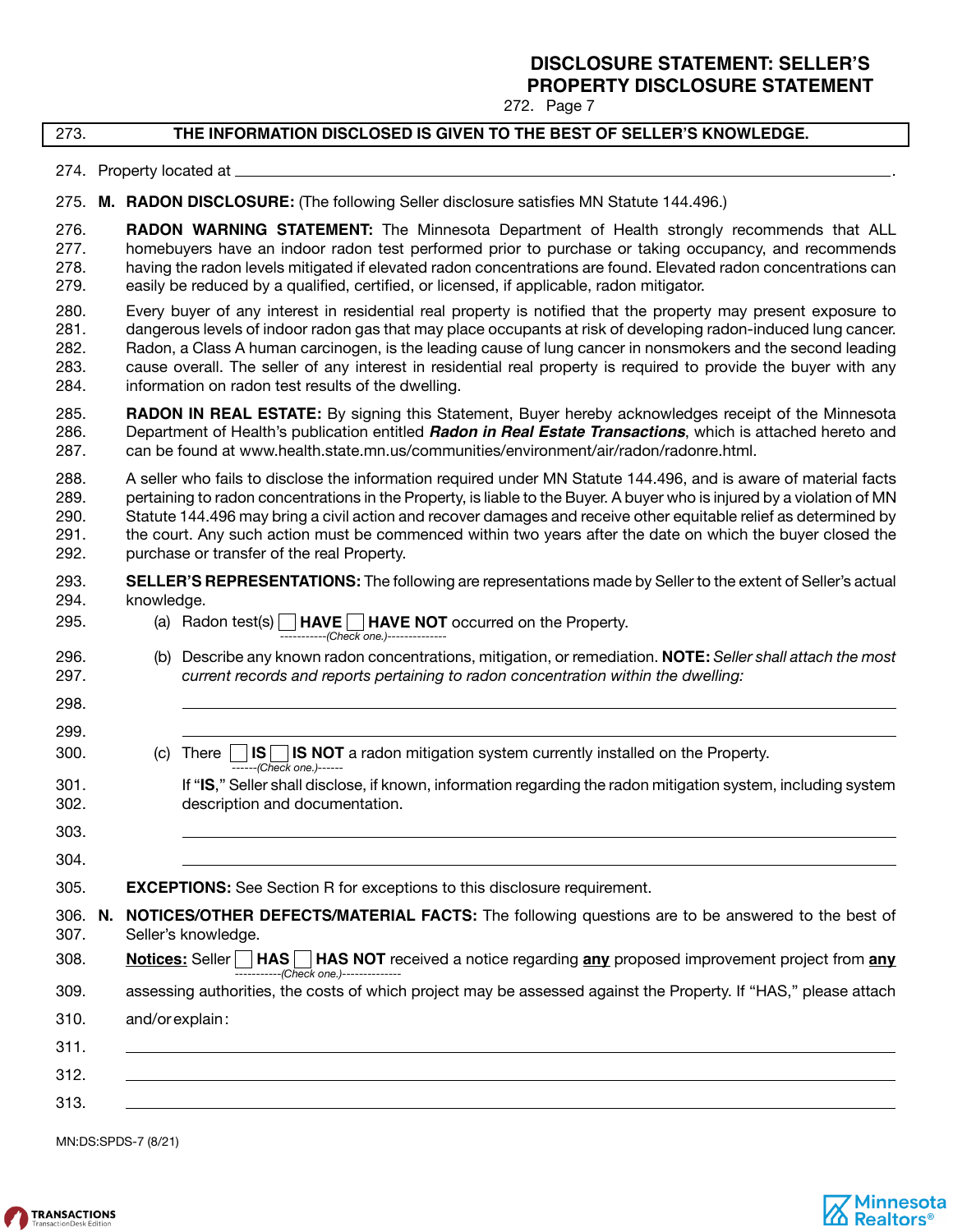314. Page 8

| 315.                                                                         | THE INFORMATION DISCLOSED IS GIVEN TO THE BEST OF SELLER'S KNOWLEDGE.                                                                                                                                                                                                                                                                                                                                                                                                                                                 |
|------------------------------------------------------------------------------|-----------------------------------------------------------------------------------------------------------------------------------------------------------------------------------------------------------------------------------------------------------------------------------------------------------------------------------------------------------------------------------------------------------------------------------------------------------------------------------------------------------------------|
| 316.                                                                         | Property located at _                                                                                                                                                                                                                                                                                                                                                                                                                                                                                                 |
| 317.<br>318.                                                                 | Other Defects/Material Facts: Are there any other material facts that could adversely and significantly affect an<br>ordinary buyer's use or enjoyment of the Property or any intended use of the Property?<br>  Yes<br>No                                                                                                                                                                                                                                                                                            |
| 319.                                                                         | If "Yes," explain:                                                                                                                                                                                                                                                                                                                                                                                                                                                                                                    |
| 320.                                                                         |                                                                                                                                                                                                                                                                                                                                                                                                                                                                                                                       |
| 321.                                                                         |                                                                                                                                                                                                                                                                                                                                                                                                                                                                                                                       |
| 322.                                                                         |                                                                                                                                                                                                                                                                                                                                                                                                                                                                                                                       |
| 323.                                                                         |                                                                                                                                                                                                                                                                                                                                                                                                                                                                                                                       |
| 324. O.<br>325.<br>326.                                                      | WATER INTRUSION AND MOLD GROWTH: Studies have shown that various forms of water intrusion affect<br>many homes. Water intrusion may occur from exterior moisture entering the home and/or interior moisture<br>leaving the home.                                                                                                                                                                                                                                                                                      |
| 327.<br>328.<br>329.<br>330.<br>331.                                         | Examples of exterior moisture sources may be:<br>• improper flashing around windows and doors,<br>· improper grading,<br>· flooding,<br>• roof leaks.                                                                                                                                                                                                                                                                                                                                                                 |
| 332.<br>333.<br>334.<br>335.<br>336.<br>337.<br>338.<br>339.<br>340.<br>341. | Examples of interior moisture sources may be:<br>• plumbing leaks,<br>• condensation (caused by indoor humidity that is too high or surfaces that are too cold),<br>• overflow from tubs, sinks, or toilets,<br>· firewood stored indoors,<br>• humidifier use,<br>• inadequate venting of kitchen and bath humidity,<br>• improper venting of clothes dryer exhaust outdoors (including electrical dryers),<br>· line-drying laundry indoors,<br>• houseplants-watering them can generate large amounts of moisture. |
| 342.                                                                         | In addition to the possible structural damage water intrusion may do to the Property, water intrusion may also result                                                                                                                                                                                                                                                                                                                                                                                                 |
| 343.<br>344.                                                                 | in the growth of mold, mildew, and other fungi. Mold growth may also cause structural damage to the Property.<br>Therefore, it is very important to detect and remediate water intrusion problems.                                                                                                                                                                                                                                                                                                                    |
| 345.<br>346.<br>347.<br>348.                                                 | Fungi are present everywhere in our environment, both indoors and outdoors. Many molds are beneficial to<br>humans. However, molds have the ability to produce mycotoxins that may have a potential to cause serious<br>health problems, particularly in some immunocompromised individuals and people who have asthma or allergies<br>to mold.                                                                                                                                                                       |
| 349.<br>350.<br>351.<br>352.<br>353.                                         | To complicate matters, mold growth is often difficult to detect, as it frequently grows within the wall structure. If you<br>have a concern about water intrusion or the resulting mold/mildew/fungigrowth, you may want to consider having the<br>Property inspected for moisture problems before entering into a purchase agreement or as a condition of your<br>purchase agreement. Such an analysis is particularly advisable if you observe staining or musty odors on the<br>Property.                          |
| 354. P.<br>355.<br>356.<br>357.<br>358.                                      | NOTICE REGARDING PREDATORY OFFENDER INFORMATION: Information regarding the predatory<br>offender registry and persons registered with the predatory offender registry under MN Statue 243.166<br>may be obtained by contacting the local law enforcement offices in the community where the property<br>is located or the Minnesota Department of Corrections at (651) 361-7200, or from the Department of<br>Corrections web site at www.corr.state.mn.us.                                                           |

MN:DS:SPDS-8 (8/21)



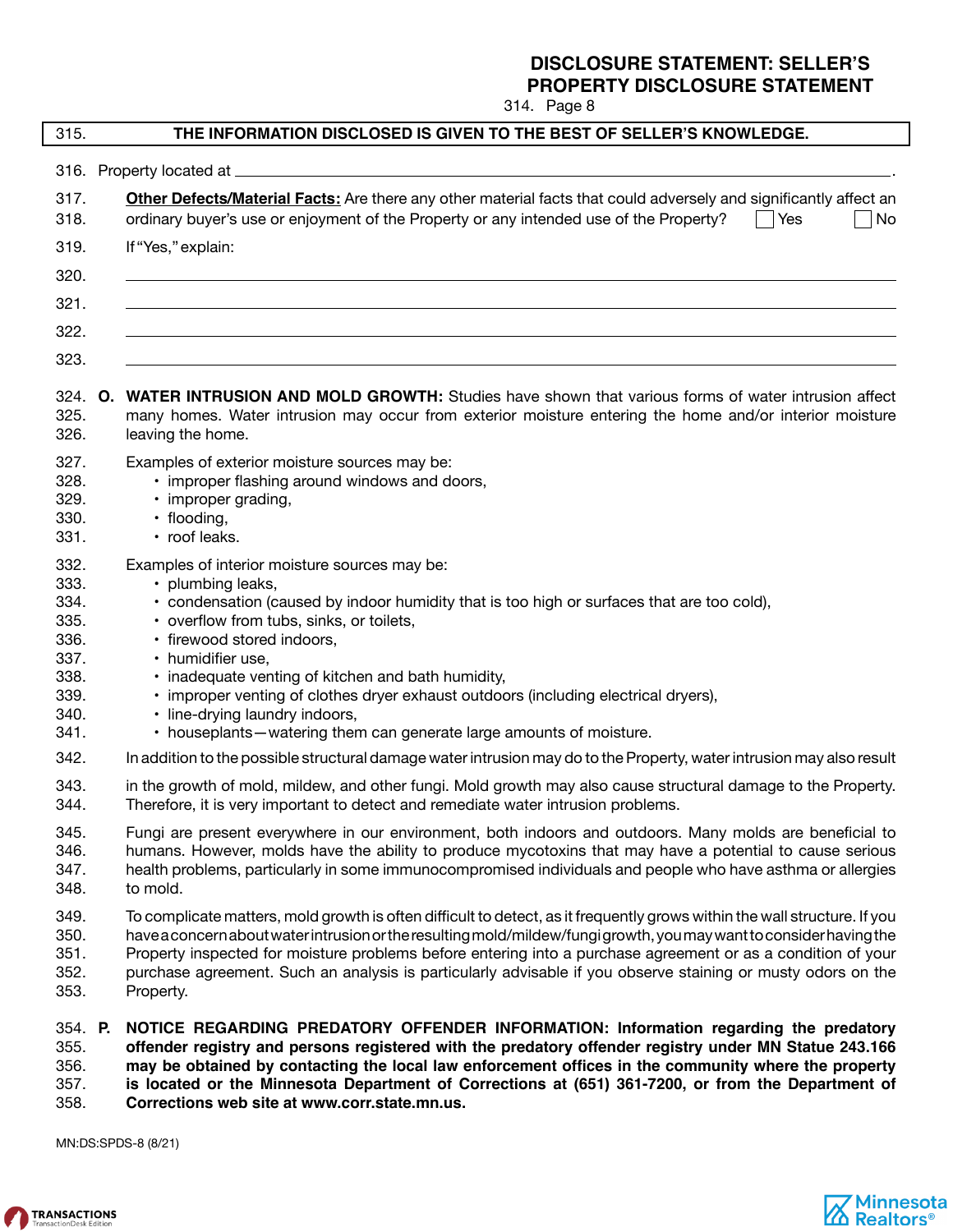359. Page 9

### 360. **THE INFORMATION DISCLOSED IS GIVEN TO THE BEST OF SELLER'S KNOWLEDGE.**

361. Property located at .

### 362. **Q. MN STATUTES 513.52 THROUGH 513.60: SELLER'S MATERIAL FACT DISCLOSURE:**

- 363. **Exceptions:** The seller disclosure requirements of MN Statutes 513.52 through 513.60 **DO NOT** apply to
- 364. (1) real property that is not residential real property;
- 365. (2) a gratuitous transfer;
- 366. (3) a transfer pursuant to a court order;
- 367. (4) a transfer to a government or governmental agency;
- 368. (5) a transfer by foreclosure or deed in lieu of foreclosure;
- 369. (6) a transfer to heirs or devisees of a decedent;
- 370. (7) a transfer from a co-tenant to one or more other co-tenants;
- 371. (8) a transfer made to a spouse, parent, grandparent, child, or grandchild of Seller;
- 372. (9) a transfer between spouses resulting from a decree of marriage dissolution or from a property 373. agreement incidental to that decree;
- 374. (10) a transfer of newly constructed residential property that has not been inhabited;
- 375. (11) an option to purchase a unit in a common interest community, until exercised;
- 376. (12) a transfer to a person who controls or is controlled by the grantor as those terms are defined with 377. respect to a declarant under section 515B.1-103, clause (2);
- 378. (13) a transfer to a tenant who is in possession of the residential real property; or
- 379. (14) a transfer of special declarant rights under section 515B.3-104.

# 380. **MN STATUTES 144.496: RADON AWARENESS ACT**<br>381. The seller disclosure requirements of MN Statute 144.

The seller disclosure requirements of MN Statute 144.496 DO NOT apply to (1)-(9) and (11)-(14) above. Sellers 382. of newly constructed residential property must comply with the disclosure requirements of MN Statute 144.496.

383. **Waiver:** The written disclosure required under sections 513.52 to 513.60 may be waived if Seller and the 384. prospective Buyer agree in writing. Waiver of the disclosure required under sections 513.52 to 513.60 does not 385. waive, limit, or abridge any obligation for seller disclosure created by any other law.

### 386. **No Duty to Disclose:**

- 387. (A) There is no duty to disclose the fact that the Property
- 388. (1) is or was occupied by an owner or occupant who is or was suspected to be infected with Human 389. Immunodeficiency Virus or diagnosed with Acquired Immunodeficiency Syndrome;
- 390. (2) was the site of a suicide, accidental death, natural death, or perceived paranormal activity; or
- 391. (3) is located in a neighborhood containing any adult family home, community-based residential facility, or 392. nursing home.
- 393. (B) **Predatory Offenders.** There is no duty to disclose information regarding an offender who is required to The Samman of the prepret management of the sequence of the tegsts of the tegsts of the tegsts of the sequence<br>The time of the preparts of the predator offender, it as timely the sequence of the sequence of the predator o<br> manner, provides a written notice that information about the predatory offender registry and persons 396. registered with the registry may be obtained by contacting the local law enforcement agency where the 397. property is located or the Department of Corrections.
- 398. (C) The provisions in paragraphs (A) and (B) do not create a duty to disclose any facts described in paragraphs 399. (A) and (B) for property that is not residential property.

### 400. (D) **Inspections.**

- 401. (1) Except as provided in paragraph (2), Seller is not required to disclose information relating to the real<br>402. Property if a written report that discloses the information has been prepared by a qualified third part Property if a written report that discloses the information has been prepared by a qualified third party 403. and provided to the prospective buyer. For purposes of this paragraph, "qualified third party" means a 404. federal, state, or local governmental agency, or any person whom Seller or prospective buyer reasonably 405. believes has the expertise necessary to meet the industry standards of practice for the type of inspection 406. or investigation that has been conducted by the third party in order to prepare the written report.
- 407. (2) Seller shall disclose to the prospective buyer material facts known by Seller that contradict any 408. information included in a written report under paragraph (1) if a copy of the report is provided to Seller.

MN:DS:SPDS-9 (8/21)

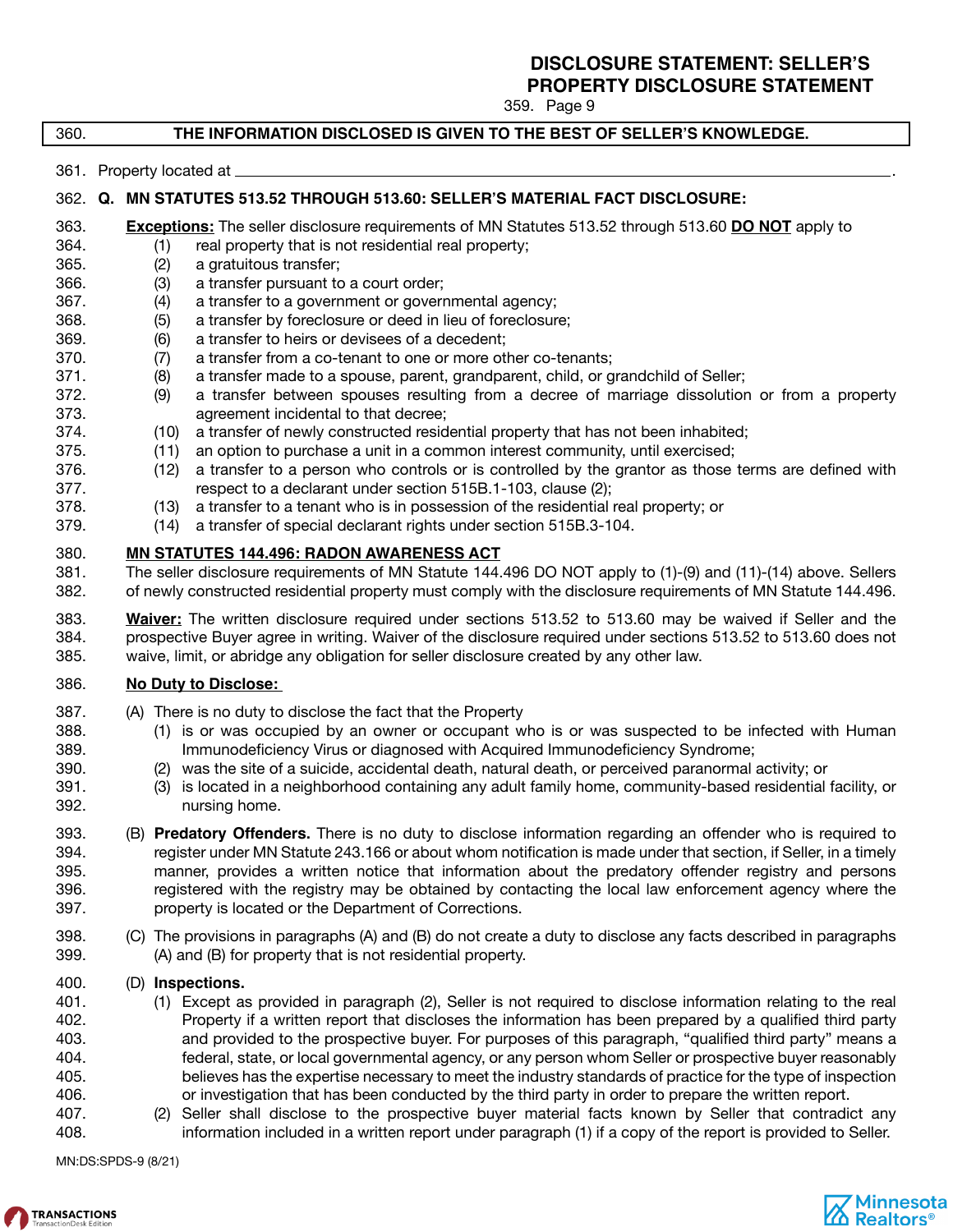| 410.                                                 |                                                                                                          |        |                                                                                               |                                                                                                                                                                                                                                                                                                                                                                                                                                                                                                                                                                                                                                                                                                                              |
|------------------------------------------------------|----------------------------------------------------------------------------------------------------------|--------|-----------------------------------------------------------------------------------------------|------------------------------------------------------------------------------------------------------------------------------------------------------------------------------------------------------------------------------------------------------------------------------------------------------------------------------------------------------------------------------------------------------------------------------------------------------------------------------------------------------------------------------------------------------------------------------------------------------------------------------------------------------------------------------------------------------------------------------|
|                                                      |                                                                                                          |        | THE INFORMATION DISCLOSED IS GIVEN TO THE BEST OF SELLER'S KNOWLEDGE.                         |                                                                                                                                                                                                                                                                                                                                                                                                                                                                                                                                                                                                                                                                                                                              |
|                                                      |                                                                                                          |        |                                                                                               |                                                                                                                                                                                                                                                                                                                                                                                                                                                                                                                                                                                                                                                                                                                              |
|                                                      | 412. R. ADDITIONAL COMMENTS:                                                                             |        |                                                                                               |                                                                                                                                                                                                                                                                                                                                                                                                                                                                                                                                                                                                                                                                                                                              |
| 413.                                                 |                                                                                                          |        |                                                                                               |                                                                                                                                                                                                                                                                                                                                                                                                                                                                                                                                                                                                                                                                                                                              |
| 414.                                                 |                                                                                                          |        |                                                                                               |                                                                                                                                                                                                                                                                                                                                                                                                                                                                                                                                                                                                                                                                                                                              |
| 415.                                                 |                                                                                                          |        |                                                                                               |                                                                                                                                                                                                                                                                                                                                                                                                                                                                                                                                                                                                                                                                                                                              |
| 416.                                                 |                                                                                                          |        |                                                                                               |                                                                                                                                                                                                                                                                                                                                                                                                                                                                                                                                                                                                                                                                                                                              |
| 417.                                                 |                                                                                                          |        |                                                                                               |                                                                                                                                                                                                                                                                                                                                                                                                                                                                                                                                                                                                                                                                                                                              |
| 418.                                                 |                                                                                                          |        |                                                                                               |                                                                                                                                                                                                                                                                                                                                                                                                                                                                                                                                                                                                                                                                                                                              |
| 419.                                                 |                                                                                                          |        |                                                                                               |                                                                                                                                                                                                                                                                                                                                                                                                                                                                                                                                                                                                                                                                                                                              |
| 420. S.<br>421.                                      | <b>SELLER'S STATEMENT:</b><br>(To be signed at time of listing.)                                         |        |                                                                                               |                                                                                                                                                                                                                                                                                                                                                                                                                                                                                                                                                                                                                                                                                                                              |
| 422.<br>423.<br>424.<br>425.<br>426.<br>427.<br>428. |                                                                                                          |        |                                                                                               | Seller(s) hereby states the facts as stated above are true and accurate and authorizes any licensee(s)representing<br>or assisting any party(ies) in this transaction to provide a copy of this Disclosure Statement to any person or entity<br>in connection with any actual or anticipated sale of the Property. A seller may provide this Disclosure Statement<br>to a real estate licensee representing or assisting a prospective buyer. The Disclosure Statement provided to the<br>real estate licensee representing or assisting a prospective buyer is considered to have been provided to the<br>prospective buyer. If this Disclosure Statement is provided to the real estate licensee representing or assisting |
|                                                      |                                                                                                          |        | the prospective buyer, the real estate licensee must provide a copy to the prospective buyer. |                                                                                                                                                                                                                                                                                                                                                                                                                                                                                                                                                                                                                                                                                                                              |
| 429.<br>430.<br>431.<br>432.                         | To disclose new or changed facts, please use the Amendment to Disclosure Statement form.                 |        |                                                                                               | Seller is obligated to continue to notify Buyer in writing of any facts that differ from the facts disclosed<br>here (new or changed) of which Seller is aware that could adversely and significantly affect the Buyer's<br>use or enjoyment of the Property or any intended use of the Property that occur up to the time of closing.                                                                                                                                                                                                                                                                                                                                                                                       |
| 433.                                                 | (Seller)                                                                                                 | (Date) | (Seller)                                                                                      | (Date)                                                                                                                                                                                                                                                                                                                                                                                                                                                                                                                                                                                                                                                                                                                       |
| 434 <b>T</b><br>435.                                 | <b>BUYER'S ACKNOWLEDGEMENT:</b><br>(To be signed at time of purchase agreement.)                         |        |                                                                                               |                                                                                                                                                                                                                                                                                                                                                                                                                                                                                                                                                                                                                                                                                                                              |
| 436.<br>437.<br>438.<br>439.                         | transaction and is not a substitute for any inspections or warranties the party(ies) may wish to obtain. |        |                                                                                               | I/We, the Buyer(s) of the Property, acknowledge receipt of this Seller's Property Disclosure Statement and agree<br>that no representations regarding facts have been made other than those made above. This Disclosure Statement<br>is not a warranty or a guarantee of any kind by Seller or licensee(s) representing or assisting any party in the                                                                                                                                                                                                                                                                                                                                                                        |
| 440.                                                 | The information disclosed is given to the best of Seller's knowledge.                                    |        |                                                                                               |                                                                                                                                                                                                                                                                                                                                                                                                                                                                                                                                                                                                                                                                                                                              |
| 441.                                                 |                                                                                                          |        |                                                                                               |                                                                                                                                                                                                                                                                                                                                                                                                                                                                                                                                                                                                                                                                                                                              |
|                                                      | (Buyer)                                                                                                  | (Date) | (Buyer)                                                                                       | (Date)                                                                                                                                                                                                                                                                                                                                                                                                                                                                                                                                                                                                                                                                                                                       |



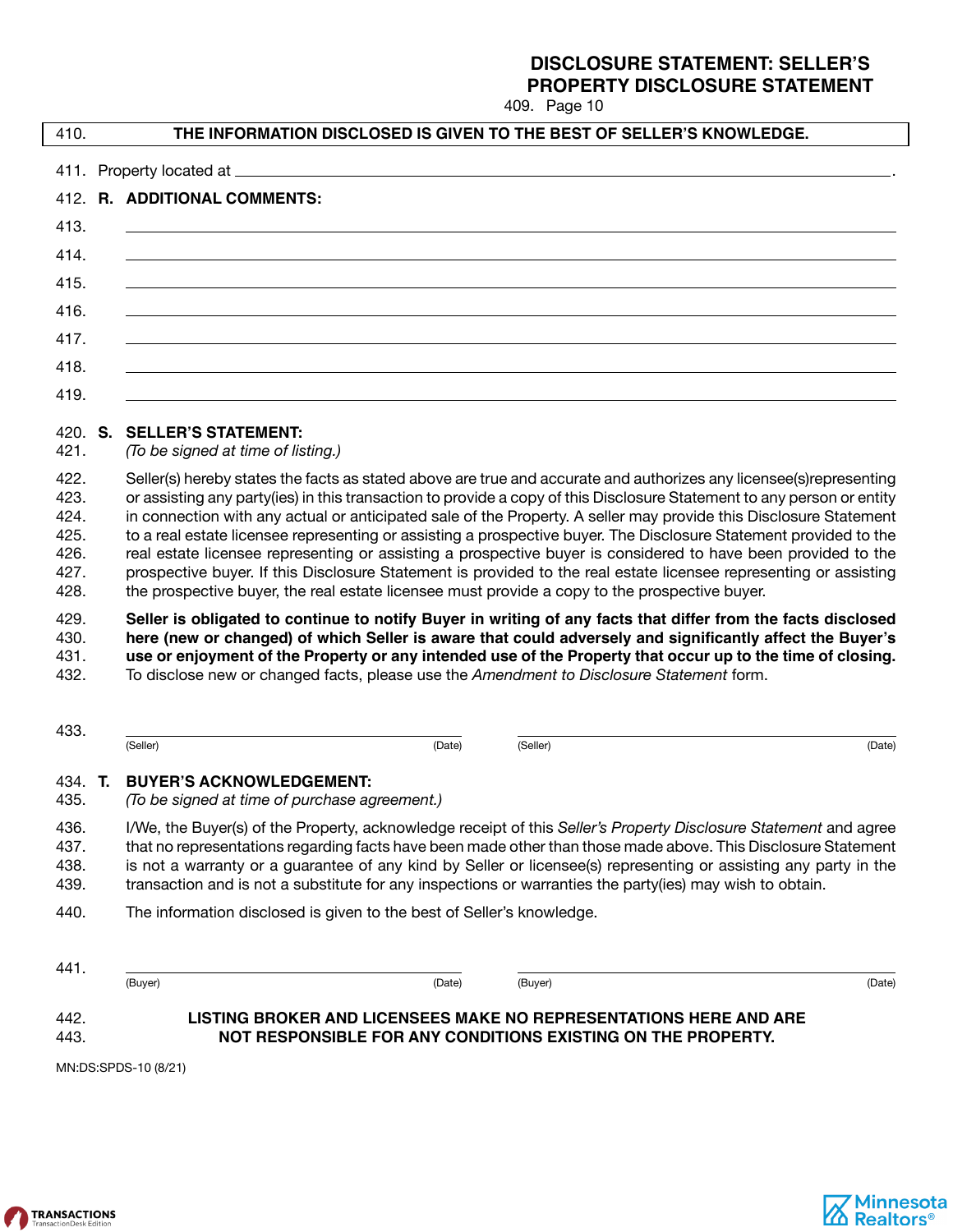# **Radon in Real Estate Transactions**



**All Minnesota homes can have dangerous levels of radon gas.** Radon is a colorless, odorless and tasteless **radioactive gas** that can seep into homes from the soil. When inhaled, its radioactive particles can damage the lungs. Long-term exposure to radon can lead to **lung cancer**. About 21,000 lung cancer deaths each year in the United States are caused by radon.

The only way to know how much radon gas has entered the home is to conduct a radon test. MDH estimates 2 in 5 homes exceed the 4.0 pCi/L (picocuries per liter) action level. Whether a home is old or new, **any home can have high levels of radon**.

The purpose of this publication is to educate and inform potential home buyers of the risks of radon exposure, and how to test for and reduce radon as part of real estate transactions.

# **Disclosure Requirements**

Effective January 1, 2014, the Minnesota Radon Awareness Act requires specific disclosure and education be provided to potential home buyers during residential real estate transactions in Minnesota. **Before signing a purchase agreement to**  sell or transfer residential real property, the seller shall provide this publication and shall disclose in writing to the buyer:

- **1.**  whether a radon test or tests have occurred on the property
- **2.**  the most current records and reports pertaining to radon concentrations within the dwelling
- **3.**  a description of any radon levels, mitigation, or remediation
- **4.**  information on the radon mitigation system, if a system was installed

# **Radon Facts**

**How dangerous is radon?** Radon is the number one cause of lung cancer in nonsmokers, and the second leading cause overall. Your risk for lung cancer increases with higher levels of radon, prolonged exposure, and whether or not you are a current smoker or former smoker.

**Where is your greatest exposure to radon?** For most Minnesotans, your greatest exposure is at home where radon can concentrate indoors.

**What is the recommended action based on my results?** If the average radon in the home is at or above 4.0 pCi/L, the home's radon level should be reduced. Also, consider mitigating if radon levels are between 2.0 pCi/L and 3.9 pCi/L. Any amount of radon, even below the recommended action level, carries some risk.

a radon warning statement

# **Radon Warning Statement**

"The Minnesota Department of Health strongly recommends that ALL homebuyers have an indoor radon test performed prior to purchase or taking occupancy, and recommends having the radon levels mitigated if elevated radon concentrations are found. Elevated radon concentrations can easily be reduced by a qualified, certified, or licensed, if applicable, radon mitigator.

Every buyer of any interest in residential real property is notified that the property may present exposure to dangerous levels of indoor radon gas that may place the occupants at risk of developing radon-induced lung cancer. Radon, a Class A human carcinogen, is the leading cause of lung cancer in nonsmokers and the second leading cause overall. The seller of any interest in residential real property is required to provide the buyer with any information on radon test results of the dwelling".



**5.**